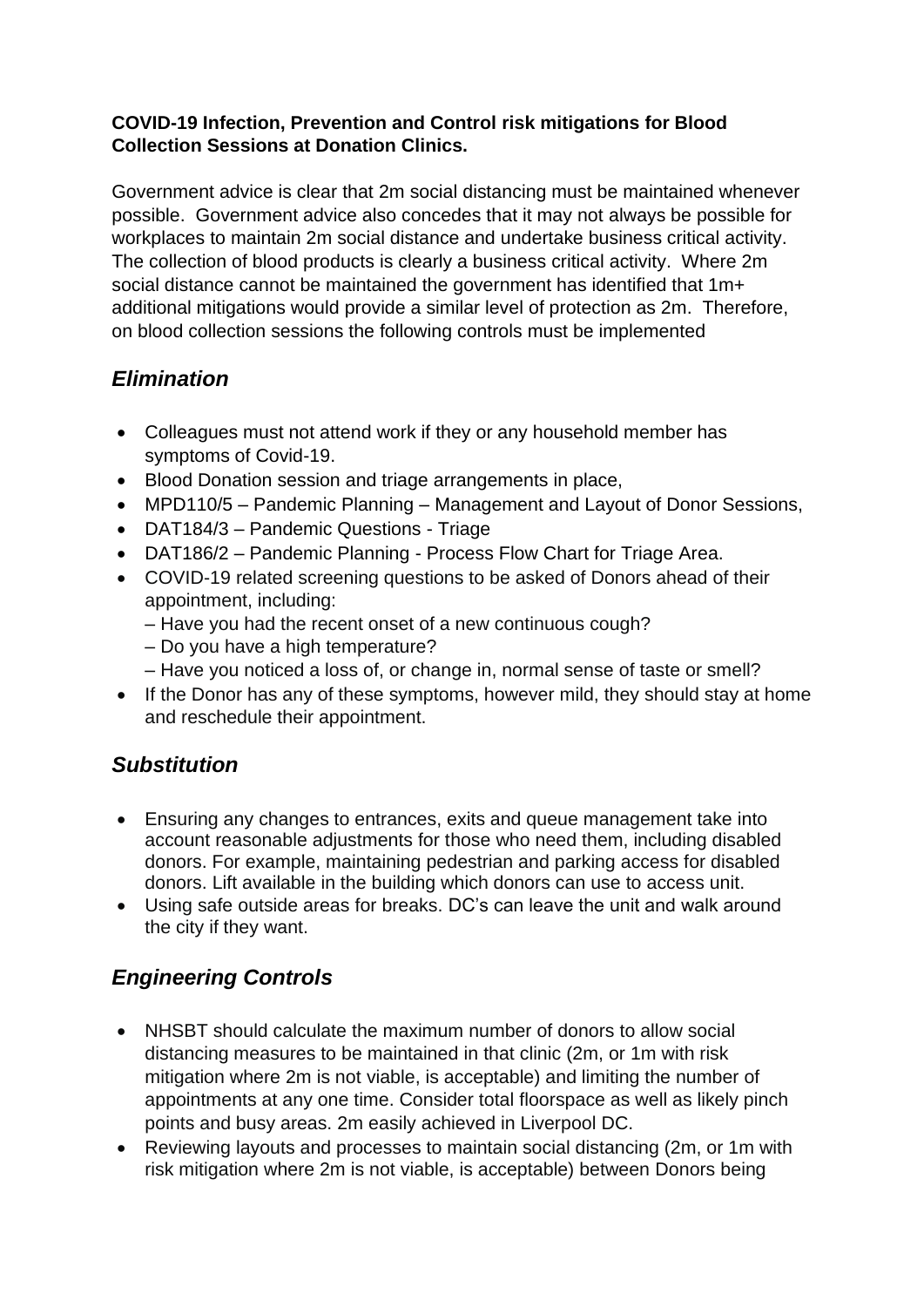attended simultaneously, ensuring there is sufficient spacing between donation chairs. Temporary DC which has been set up during Covid and so 2m social distancing was always part of considerations.

- Adjusting how people move through the session to reduce congestion and contact between donors, one-way flow in use.
- Social distancing measures of 2m is in place.
- Number of beds within venues limited to enable 2m social distance between beds as some donors will be required to remove their masks whilst on the donation bed/chair. Not a problem at Liverpool DC as chairs are 2m apart.
- 2m spacing maintained where possible between donor and colleague undertaking triage.
- Maintaining social distancing in waiting areas when donors wait for their appointments. When waiting areas can no longer maintain social distancing, consider moving to a 'one-in-one-out' policy.
- Waiting donors to be seated 2m after being received at the welcome table.
- If tea table to be used, then sensible approach to maintain adverse events monitoring.
- Mealtimes arranged to enable staff to maintain 2m social distancing.
- Daily brief or any other training to maintain 2m social distancing.
- Implementing physical changes like barriers or installing screens to protect colleagues at triage, in reception, welcome and screening. This will not be required between the Donor Carer and donor during venepuncture
- Staggering break times to reduce pressure on the staff break rooms or places to eat and ensuring social distancing is maintained during staff break rooms.
- Provide additional supervision to ensure these measures are always implemented.
- Triage system for donors and visitors to ensure everyone who enters the donation session is well and has not had any recent illness.
- Keep the facilities well ventilated.
- Minimising contact between different Donor Carers while caring for a donor.
- Reviewing working practices to minimise the duration of contact with the donor
- To enable good hand hygiene, hand sanitiser is available on entry to session where safe and practical.
- Donors, visitors and colleagues must sanitize their hands/use alcohol hand rub (hand sanitizing gel) before entering the session environment.
- Suitable handwashing facilities including running water and liquid soap and suitable options for drying are available.
- Increased visible hand hygiene using soap and water or hand sanitiser
- Increased regular and visible cleaning of frequently touched surfaces
- Increased regular cleaning of ICT and communication devices
- Minimising how frequently equipment is shared between Donor Carers, frequently cleaning between use and assigning to an individual where possible.
- Providing more waste facilities and more frequent rubbish clearance.
- Avoid touching the face, particularly mouth, nose and eyes.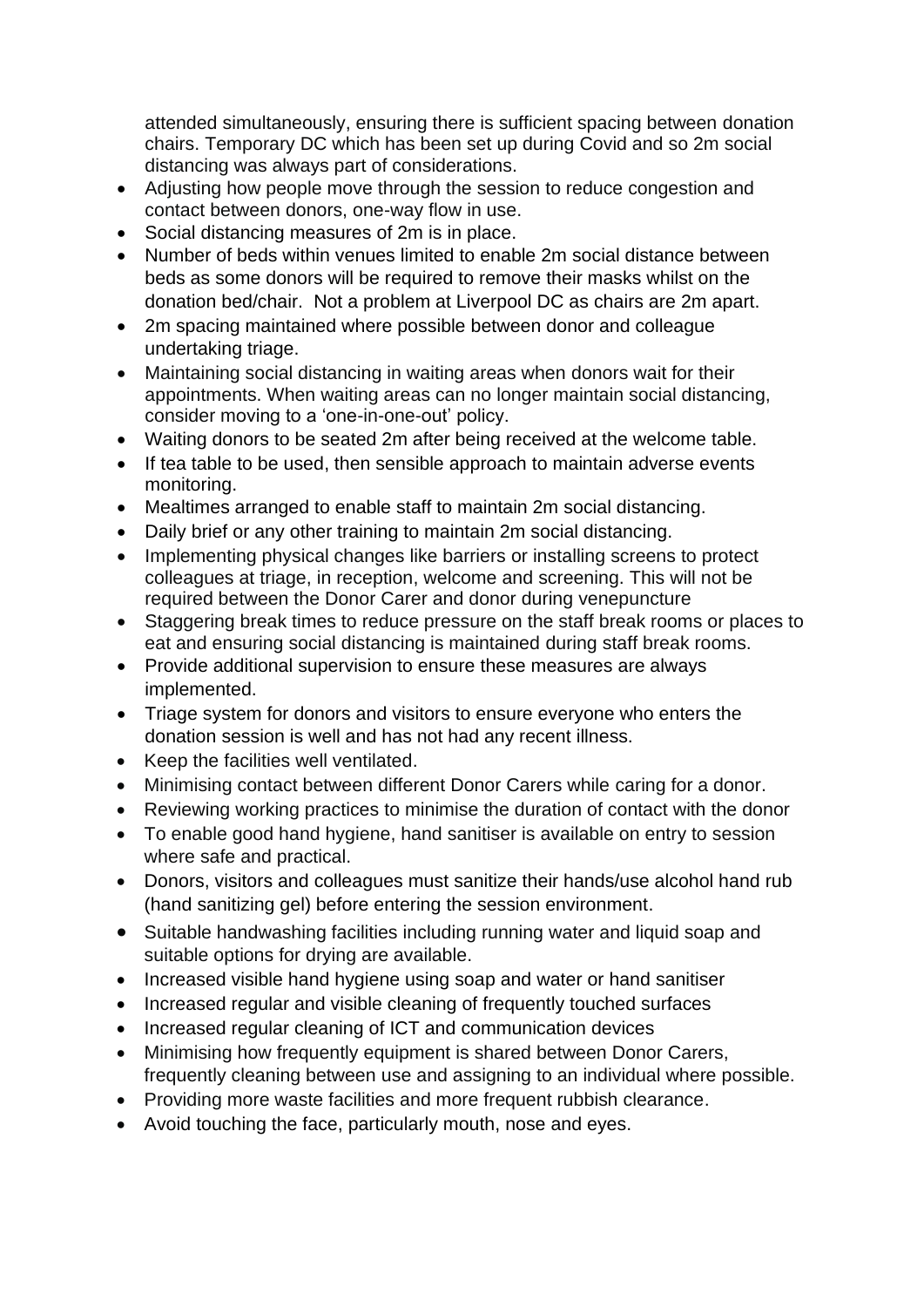• Cover mouth and nose with a tissue or your sleeve (not your hands) when coughing or sneezing and put used tissues in nearest bin immediately, which may be clinical waste, then wash/sanitise hands.

## *Administrative controls*

- Operating an appointment-only system.
- When booking an appointment, asking the donor if they can attend on their own, where possible
- Informing donors of guidance about visiting the premises prior to and at the point of arrival, including information on websites, on booking forms and in entrance ways.
- Reminding donors who are accompanied by children that they are responsible for supervising them at all times and should follow social distancing guidelines.
- Asking donors to arrive at the scheduled time of their appointment
- Using signs and posters to build awareness of good handwashing technique, the need to increase handwashing frequency, to avoid touching your face, and to cough or sneeze into a tissue which is binned safely
- Putting up a visible cleaning schedule; keep it up to date and visible.
- Providing clear guidance on expected donor behaviours, social distancing and hygiene to people before arrival, when scheduling their appointment, and on arrival, for example, with signage and visual aids. Explaining to donors that failure to observe safety measures will result in services not being provided.
- Providing written or spoken communication of the latest guidelines to both colleagues and donors inside and outside the premises. We should display posters or information setting out how donors should behave on session to keep everyone safe.
- Consider the particular needs of those with protected characteristics, such as those who are hearing or visually impaired.
- Providing a safety briefing of on-site protocols, rules for shared areas and key facilities, for example, handwashing
- Ensuring latest guidelines are visible and available
- Informing donors that they should be prepared to remove face coverings if asked to do so by staff for the purpose of identification or to have refreshments/fluids
- Ensuring information provided to Donors and visitors, such as advice on the location or size of queues, does not compromise their safety.
- Avoiding overrunning or overlapping appointments and contacting donors virtually to let them know when they are ready to be seen, where possible.
- Working with venue contacts to provide additional parking or facilities such as bike-racks, where possible, to help donors avoid using public transport.

# *Personal Protective Equipment*

• Donors must always wear a face covering during the donation process. Where the donor is required to remove the face covering 2m social distance rules must be applied.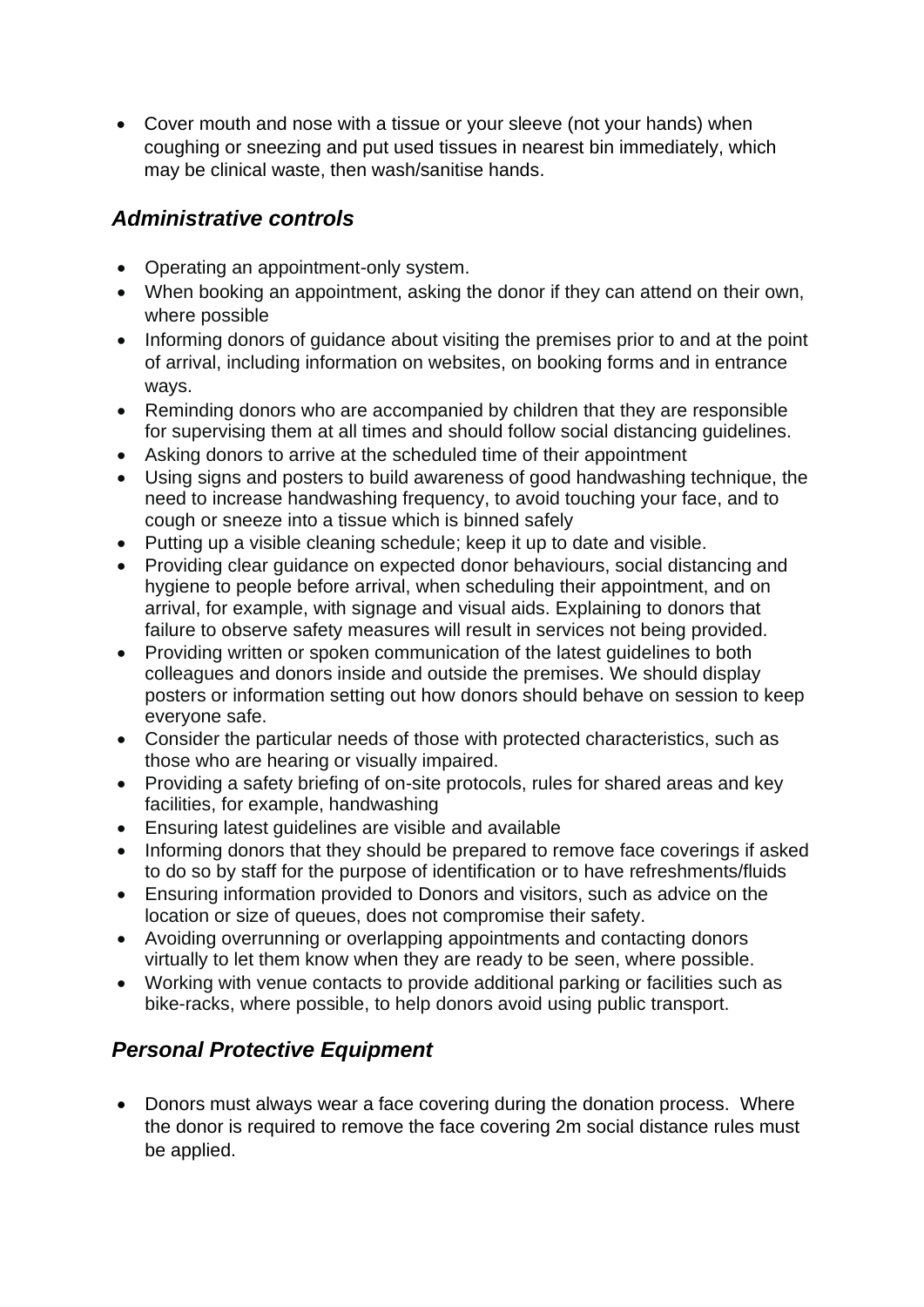- In the donation environment donor carers / nurse will be in close contact with a number of donors without being able to carry out social distancing. In normal circumstances, these donors will be healthy. As an additional risk reduction measure and to reassure colleagues, the use of fluid repellent surgical face masks for front line colleagues is being implemented. This is a precautionary measure. When available the wearing of masks is mandatory, at triage, when working on session to provide reassurance to colleagues and donors and during breaks if 2m social distance cannot be maintained.
- All donor carers and nurses to be trained in how to wear, use and remove masks and training package to include information on the hazard, risk and controls.
- Dispose of all used masks in clinical waste.
- If there are any shortages of masks, provide to individuals carrying out:
	- screening, and
	- venepuncture, and
	- the nurse.

as these roles cannot maintain social distancing.

- If supply totally interrupted the level of risk is still low due to other control measures in place.
- The wearing of surgical face masks does not reduce the need for hand hygiene and colleagues do not attend work if they or any household member has symptoms of Covid-19.
- Wearing personal protective equipment (PPE) in warm/hot environments increases the risk of heat stress. This occurs when the body is unable to cool itself enough to maintain a healthy temperature. Heat stress can cause heat exhaustion and lead to heat stroke if the person is unable to cool down.
- Measures to control the temperature of clinical environments and enable staff to make behavioural adaptations to stay cool and well hydrated should be made. Staff may require more frequent breaks and the frequency of PPE changes may increase, with a resulting increase in demand. If there are shortages of masks then provide available masks to individuals carrying out: - screening, and venepuncture, and - the nurse. As these roles cannot maintain social distancing. If the supply is totally interrupted the level of risk is still low due to other control measures in place.
- Staff working in warm/hot conditions should follow the advice:
	- Take regular breaks if possible, find somewhere cool if you can.
	- Make sure you are well hydrated (checking your urine is an easy way of keeping an eye on your hydration levels – dark or strong-smelling urine is a sign that you should drink more fluids).
	- Be aware of the signs and symptoms of heat stress and dehydration (thirst, dry mouth, dark or strong-smelling urine, urinating infrequently or in small amounts, inability to concentrate, muscle cramps, fainting). Don't wait until you start to feel unwell before you take a break.
	- Use a buddy system with your team to look out for the signs of heat stress (eg confusion, looking pale or clammy, fast breathing) in each other.
	- Between sessions, try to stay cool as this will give your body a chance to recover.